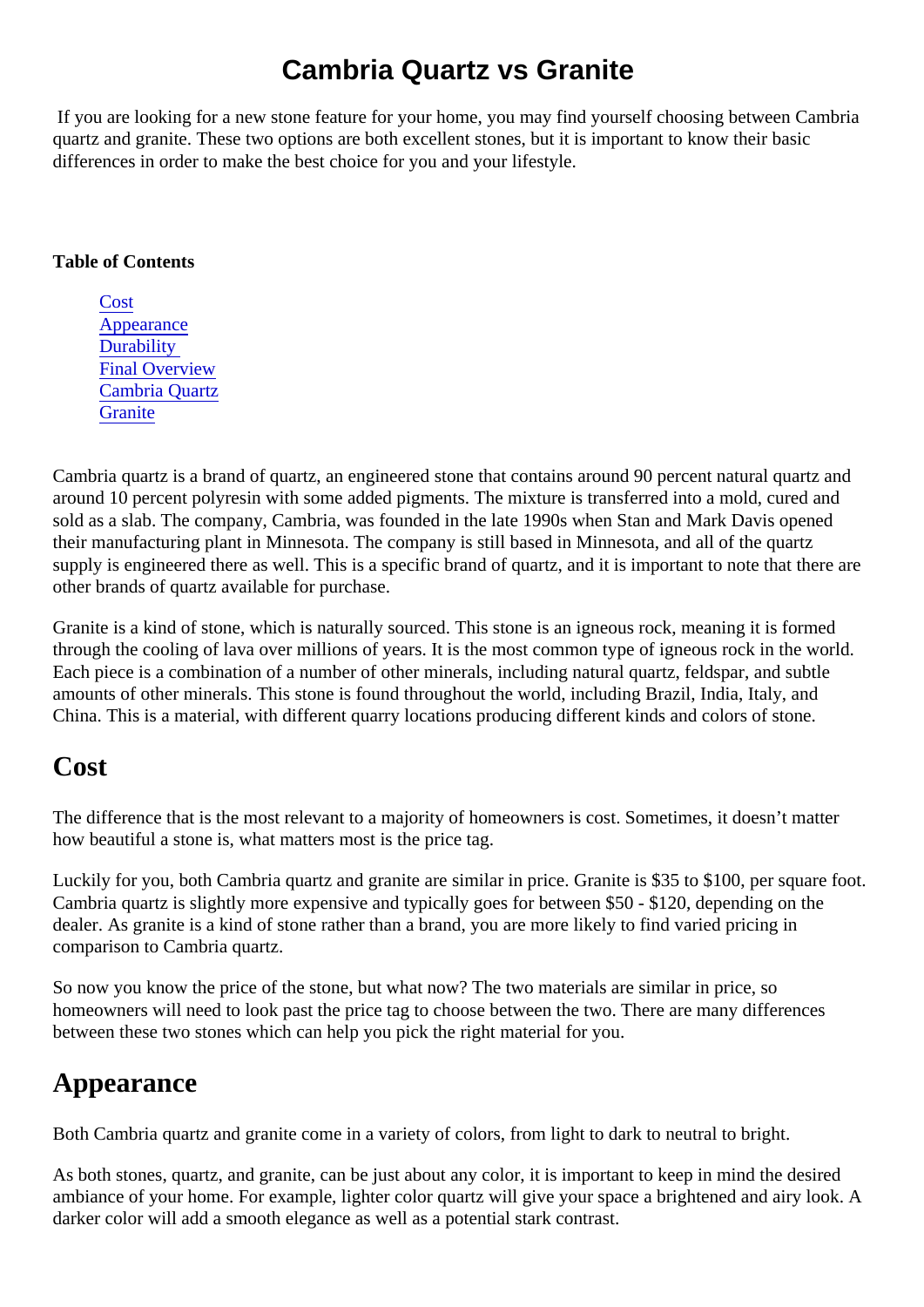<span id="page-1-0"></span>Cambria quartz is manufactured so each design is specifically created for consumers in mind. The coloring varies widely, with almost the entire color spectrum being covered. Marble.com can install any quartz that a customer is looking for, including, but not limited to, Cambria quartz. Other quartz patterns are also available, 176 available for purchase on Marble.com.

While granite is naturally found, there are still a ton of color and pattern options available. Marble.com carries over 600 colors and patterns for you to choose from, with some featuring detailed and colorful designs and some featuring more subdued neutral colors. This stone can be finished in multiple textures, including honed and polished.

Color is not the only factor when it comes to appearance. Homeowners should also consider whether they want uniformity or uniqueness from their stone.

As a naturally occurring stone, granite will be entirely unique with every slab. You will need to choose carefully for each project in your home as even the same granite might feature an extremely different pattern or veining from slab to slab. While this may seem like a major disadvantage, many view this as one of the primary reasons to pick granite. Every home will have its own unique stone, distinctive from even slabs purchased in the same pattern at the same time. Most people want their homes to be a perfect mirror of the best parts of their personality, and choosing a unique granite slab is a great chance to really let your true colors shine.

On the other hand, Cambria quartz is uniform. Each slab will be exactly the same, and you will have no worries when it comes to picking the perfect slab as each slab is "perfect." This can be an advantage, as it makes the styling process of your home effortless, but it is also a reduction in personality when compared to granite stones.

Another thing to consider is the appearance of seams. The typical kitchen countertop will require more than one slab, so there will be a seam in between. Most fabricators will place seams in inconspicuous places, however, you should still generally keep this in mind when designing your home, both for quartz and granite.

# **Durability**

Both materials are considered remarkably durable, however, one stone is considered superior to the other.

Both Cambria quartz and granite are stain-resistant with proper care. While they can withstand liquid spills, that does not mean they are completely stain-proof. All liquids should be removed and/or dried immediately as with even the highest resistance, damage can still occur.

Both Cambria quartz and granite are also scratch-proof. Both of these can be resistant to damage caused by everyday objects. Granite in particular is one of the hardest naturally occuring materials on the Mohs scale, usually sitting at an 8. Quartz is only slightly softer, typically sitting on the scale at a 7. For comparison's sake, soapstone is a 2 while diamonds are a 10. Although they can both withstand everyday wear and tear, cutting directly on top of either material is not recommended.

Heat resistance is where these two materials differ. Quartz, as a man-made material, is not heat resistant, and hot pots and pans should not be placed on any quartz surface, Cambria brand, or otherwise. In order to utilize quartz in an environment with hot items, a buffer like a trivet or a hot pad should be placed in between the stone surface and the heated object. On the other hand, granite is heat resistant and is one of the best options in terms of durability in a hot environment. As a natural stone, it can handle high temperatures. We still recommend utilizing a buffer between your hot objects and your granite stone, however, you do not need to fear extreme damage.